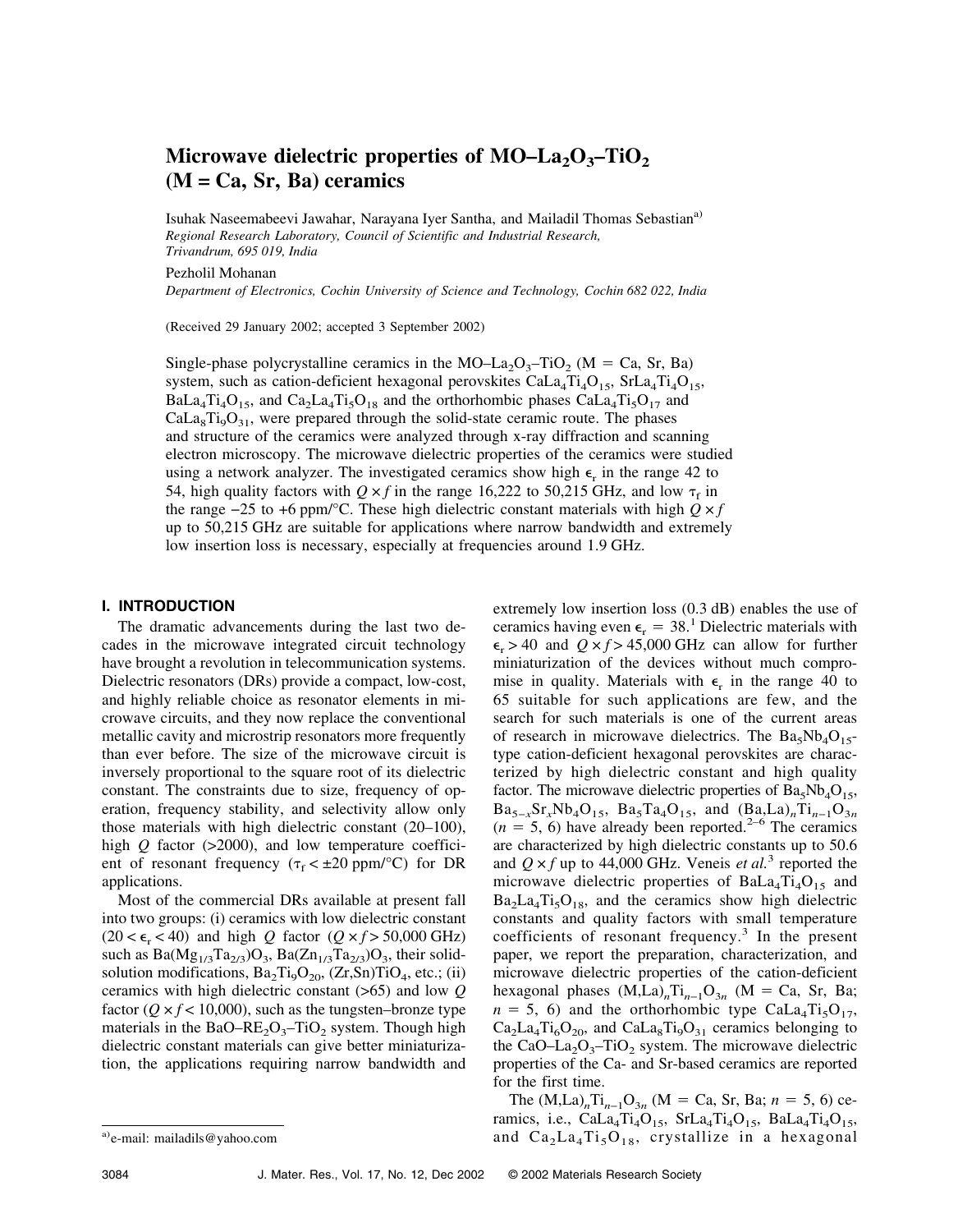structure.<sup>7–12</sup> The above compounds belong to the cation-deficient hexagonal perovskite family  $A_nB_{n-1}O_{3n}$  $(n = 5, 6, \text{ or } 8)$  where the M and La ions occupy the A sites, and Ti ions occupy the B sites. The crystal lattice of the cation-deficient perovskite-related phases A<sub>n</sub>B<sub>n−1</sub>O<sub>3*n*</sub>  $(n = 5, 6, 8)$  can be derived from the basic perovskite structure by the periodic introduction of intrinsic stacking faults in the cubic close packing of the  $AO<sub>3</sub>$  mixed layers with hexagonal structure. Alternatively, the structure may be defined as consisting of identical perovskite like blocks of *n* corner sharing octahedra where successive blocks are shifted by  $\frac{1}{3}$   $\langle 10\overline{1}0 \rangle$  vector. One *n*th of the octahedral holes are kept vacant in such a way that B cations are omitted from the face sharing octahedral holes to form the cation-deficient structure. The A site ions are 12-fold coordinated whereas B site ions are 6-fold coordinated. The lattice parameters and the atom positions of the homologous phases  $BaLa<sub>4</sub>Ti<sub>4</sub>O<sub>15</sub>$  and  $Ba<sub>2</sub>La<sub>4</sub>Ti<sub>5</sub>O<sub>18</sub>$  were precisely determined by Harre *et al.*10,11 based on single-crystal x-ray diffraction (XRD) and later confirmed by neutron diffraction studies.<sup>12</sup>

# **II. PREPARATION AND CHARACTERIZATION**

The ceramics were prepared through the solid-state ceramic route. High-purity  $CaCO<sub>3</sub>$  (99+%), BaCO<sub>3</sub> (99+%), and SrCO<sub>3</sub> (99.9%), and TiO<sub>2</sub> (99.9%) (Aldrich Chemicals Company, Inc., Milwaukee, WI) were used as the starting oxide powders.  $La_2O_3$  (99.99%, Indian Rare Earths, Kerala, India) was heated at 1000 °C for 3 h before weighing to remove any hydroxides. The powders were weighed according to the stoichiometry and ball milled in distilled water medium for 24 h in a plastic bottle using zirconia balls. The wet mixed powder was dried and calcined at 1200 °C for 4 h, then ground and again calcined at  $1400-1450$  °C for 4 h. The calcined mixture was ground well. Then 3 wt% PVA was added as the binder, the powder was mixed, dried, and again ground. The resultant fine powder was uniaxially pressed in a tungsten carbide die under a pressure of 150 MPa such that the pressed disks were 6–8 mm high and 14 mm in diameter. Stearic acid was used as a lubricant. The green pellets were sintered at different temperatures in the range  $1500-1675$  °C for 4 h. The sintering temperatures were optimized for maximum density. The sintered samples were typically annealed at 1400–1450 °C for 12 h to minimize the reduction of titanium ions. The sintered pellets were polished well, and the bulk densities were measured using the Archimedes method. The phase purity of the sintered samples was studied by XRD using a Rigaku x-ray diffractometer (Dmak 1C, Tokyo, Japan). The surface morphology of the samples was studied using scanning electron microscopy (SEM). The sintered samples were thermally etched at temperatures 50 °C lower than their respective sintering temperature for 30 min and were used for recording SEM.

The microwave dielectric properties were measured using an HP 8510C network analyzer (Hewlett-Packard, Palo Alto, CA). The microwave dielectric constant was measured by the dielectric post resonator method suggested by Hakki and Coleman and modified by Courtney.13,14 The resonator was placed between two goldcoated copper metallic plates, and microwave energy was coupled through E-field probes to excite various resonant modes. Among the various resonant modes, the  $TE_{011}$ mode was selected for the measurement. The quality factors of the samples were measured at the  $TE<sub>01δ</sub>$  mode resonant frequency using a transmission mode cavity.<sup>15</sup> The temperature coefficient of resonant frequency  $(\tau_f)$ was measured from the slope of the graph plotted between resonant frequency and temperature. The measurement is usually done in the range 20–80 °C.

#### **III. RESULTS AND DISCUSSION**

The ceramics were sintered into dense bodies. The percentage densities of the sintered samples are given in Table I. The MaLa<sub>4</sub>Ti<sub>4</sub>O<sub>15</sub> (M = Ca, Sr, Ba) ceramics show densities in the range 95–98% of their theoretical densities, whereas  $Ca_2La_4Ti_5O_{18}$  shows only 93.6% of its theoretical density. The CaLa<sub>4</sub>Ti<sub>5</sub>O<sub>17</sub> and CaLa<sub>8</sub>T<sub>i<sub>9</sub>O<sub>31</sub> were densified to 98.2% and 92.1% of their</sub> respective theoretical densities. The Ba $La_4Ti_4O_{15}$  ceramic was sintered well at 1550  $\degree$ C for 4 h, whereas its strontium counterpart was sintered well at 1625 °C for 2 h. The calcium-based compounds were sintered into dense bodies in the temperature range 1650–1670 °C for 4 h.

### **A. XRD and SEM analysis**

The XRD patterns recorded for the ceramics were compared with standard data.<sup>16</sup> The XRD patterns of the  $MLa_4Ti_4O_{15}$  (M = Ca, Sr, Ba) and Ca<sub>2</sub>La<sub>4</sub>Ti<sub>5</sub>O<sub>18</sub> ceramics are shown in Fig. 1, and those of the orthorhombic CaLa<sub>4</sub>Ti<sub>5</sub>O<sub>17</sub> and CaLa<sub>8</sub>Ti<sub>9</sub>O<sub>31</sub> are shown in Fig. 2. The obtained compounds were phase pure. The  $Cala_4Ti_4O_{15}$ , BaLa<sub>4</sub>Ti<sub>4</sub>O<sub>15</sub>, and SrLa<sub>4</sub>Ti<sub>4</sub>O<sub>15</sub> ceramics

TABLE I. Microwave dielectric properties of MO–La<sub>2</sub>O<sub>3</sub>–TiO<sub>2</sub> ceramics ( $M = Ca$ , Sr, Ba).

| Material       | Percentage<br>density | $\epsilon$ | $\epsilon_{r}$<br>(corrected) $(ppm/°C)$ | $T_f$ | $Q_0$ |      | $Q_0 \times f$<br>$(GHz)$ $(GHz)$ |
|----------------|-----------------------|------------|------------------------------------------|-------|-------|------|-----------------------------------|
| $Cala4Ti4O15$  | 95.2                  | 41.6       | 44.7                                     | $-25$ | 8100  | 4.31 | 34911                             |
| $SrLa4Ti4O15$  | 98.0                  | 43.8       | 45.1                                     | $-14$ | 12100 | 4.15 | 50215                             |
| $BaLa4Ti4O15$  | 96.2                  | 46.3       | 49.1                                     | $-13$ | 3150  | 5.15 | 16222                             |
| $Ca2La4Ti5O18$ | 93.6                  | 44.7       | 49.3                                     | $+6$  | 4800  | 4.19 | 20112                             |
| $Cala4Ti5O17$  | 98.2                  | 53.7       | 55.2                                     | $-20$ | 4730  | 3.67 | 17359                             |
| $CaLasTi0O31$  | 92.1                  | 48.6       | 54.9                                     | -6    | 5300  | 3.65 | 19345                             |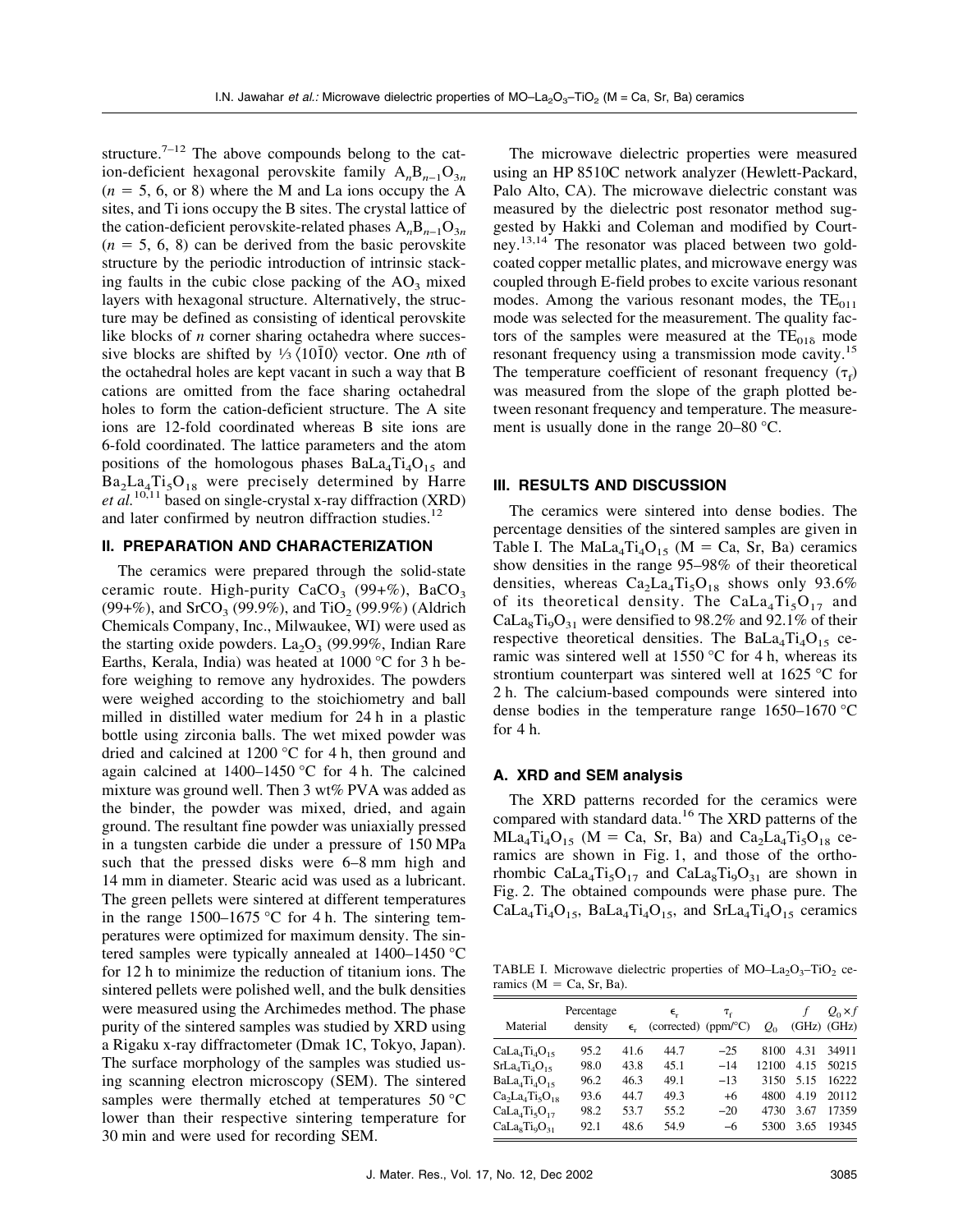crystallized in a hexagonal structure, and the close similarity of their XRD patterns is well evident in Fig. 1. The calculated lattice parameters were found to agree closely with the reported values. The pattern recorded for  $BaLa<sub>4</sub>Ti<sub>4</sub>O<sub>15</sub>$  was indexed by doubling the unit cell along the *c* axis to account for some very weak maxima in the pattern so that the unit cell contains ten perovskite layers.<sup>7,10,12</sup> SrLa<sub>4</sub>Ti<sub>4</sub>O<sub>15</sub> crystallizes in the hexagonal structure with *hhccc* stacking.<sup>8</sup> CaLa<sub>4</sub>Ti<sub>4</sub>O<sub>15</sub> belongs to  $A_5B_4O_{15}$  with *hccch* stacking ( $p\bar{3}m$ ), and  $Ca_2La_4Ti_5O_{18}$ belongs to  $A_6B_5O_{18}$  with *hcccchhcccchhcccchh* stacking  $[R\bar{3}m]$  and crystallizes within the trigonal system with  $Z = 3.9$  A<sub>n</sub>B<sub>n−1</sub>O<sub>3n</sub> compounds usually show a severe distortion of  $TiO<sub>6</sub>$  octahedra and the presence of short Ti–O bonds. The decrease in difference between charges of the cations reduces the effect of ordering on the stability of the structure and hence a distorted distribution of the Ca and La cations is found in  $Ca_2La_4Ti_5O_{18}$ .<sup>9</sup> Especially in those cases where hexagonal polytypes of the perovskites are also possible for  $ABO<sub>3</sub>$ , the stability of phases with an ordered distribution of vacancies decreases as the Goldschmidt "t" criterion $17$  increases and above 1450 °C the hexagonal  $A_6B_5O_{18}$  phases



FIG. 1. X-ray diffraction patterns of (a)  $\text{BaLa}_4\text{Ti}_4\text{O}_{15}$ , (b)  $\text{SrLa}_4\text{Ti}_4\text{O}_{15}$ , (c)  $CaLa_4Ti_4O_{15}$ , and (d)  $Ca_2La_4Ti_5O_{18}$ .

decompose slowly in the solid state.<sup>9</sup> Figure 3 shows typical SEM pictures recorded for  $BaLa<sub>4</sub>Ti<sub>4</sub>O<sub>15</sub>$  and  $CaLa<sub>4</sub>Ti<sub>5</sub>O<sub>17</sub>$ . The Ba $La<sub>4</sub>Ti<sub>4</sub>O<sub>15</sub>$  grains are elongated and up to about 10  $\mu$ m in length. The CaLa<sub>4</sub>Ti<sub>5</sub>O<sub>17</sub> grains are large and up to  $15 \mu m$  in size. Other samples also showed similar microstructures. The SEM pictures confirmed the single-phase nature of the compounds. The near-to-melting appearance of the ceramics [Fig. 3(b)] may be due to higher sintering temperatures. These DR samples are optimized to have the best *Q* at these temperatures.

#### **B. Microwave dielectric properties**

The ceramics showed excellent microwave dielectric properties. The  $TE_{01\delta}$  modes of the samples were obtained in the range of 4–6 GHz. The microwave dielectric properties of the ceramics are given in Table I. The variation of  $(\Delta f/f)$  with temperature for the compounds is given in Fig. 4. The BaLa<sub>4</sub>Ti<sub>4</sub>O<sub>15</sub> shows  $\epsilon_r = 46.3$  and  $\tau_f = -13$  ppm/°C with quality factor of 3150 (at 5.15 GHz) for 96.2% dense samples. Veneis *et al.* have reported that BaLa<sub>4</sub>Ti<sub>4</sub>O<sub>15</sub> has  $\epsilon_r$  of 43 and *Q* of 1430 (at 8.10 GHz) with  $\tau_f$  of −17 ppm/°C for 93.7% dense ceramics.<sup>3</sup> The higher densification of the present ceramic may be the reason for the increase in dielectric constant and quality factor of the ceramics. The  $SrLa<sub>4</sub>Ti<sub>4</sub>O<sub>15</sub>$  ceramics had  $\epsilon_r$  of 43.8 with very high *Q* factor of 12,100 (at 4.149 GHz) and a low  $τ_f$  of -14 ppm/°C.  $Ca<sub>2</sub>La<sub>4</sub>Ti<sub>5</sub>O<sub>18</sub>$  showed a quality factor of 4800 at 4.19 GHz whereas it was 8100 at 4.31 GHz for  $Cala<sub>4</sub>Ti<sub>4</sub>O<sub>15</sub>$ . German and Kovba have reported that  $Ca<sub>2</sub>La<sub>4</sub>Ti<sub>5</sub>O<sub>18</sub>$  has a more diffuse infrared and Raman



FIG. 2. X-ray diffraction patterns of (a)  $CaLa<sub>4</sub>Ti<sub>5</sub>O<sub>17</sub>$  and (b)  $Cala<sub>8</sub>Ti<sub>9</sub>O<sub>31</sub>$ .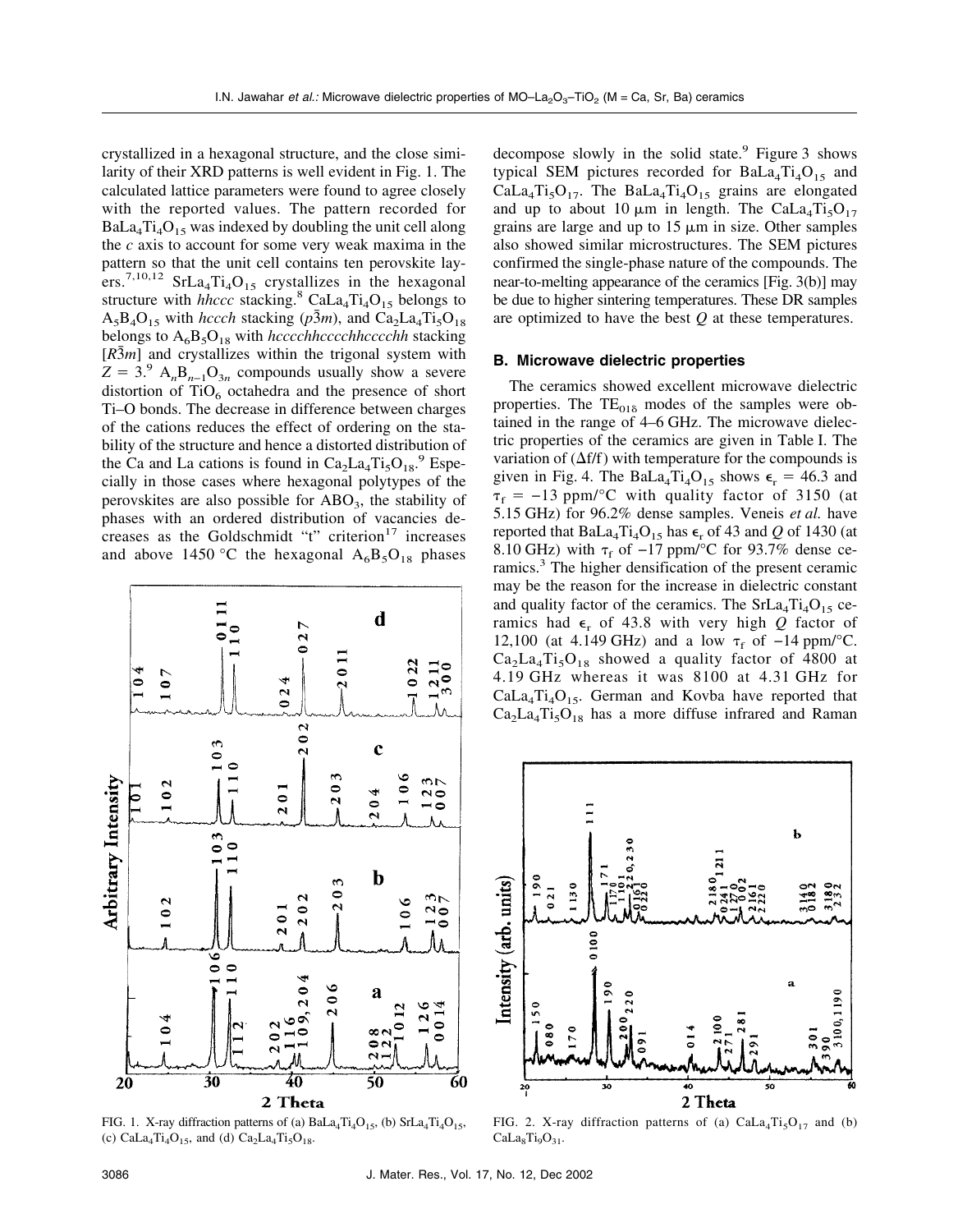

 $(a)$ 



 $(b)$ 

FIG. 3. SEM pictures recorded for (a)  $BaLa<sub>4</sub>Ti<sub>4</sub>O<sub>15</sub>$  and (b)  $CaLa<sub>4</sub>Ti<sub>5</sub>O<sub>17</sub>$ .



FIG. 4. Plot of  $\Delta f/f$  against temperature (a)  $\text{Srl}a_4\text{Ti}_4\text{O}_{15}$ , (b)  $\text{Cal}a_4\text{Ti}_4\text{O}_{15}$ , (c)  $Ca_2La_4Ti_5O_{18}$ , (d)  $Ca_2La_4Ti_5O_{17}$ , and (e)  $CaLa_8Ti_9O_{31}$ .

spectra than  $Cala_4Ti_4O_{15}$ .<sup>9</sup> They have suggested a distorted distribution of the Ca and La cation among the equivalent positions to interpret the spectra. This statistical distribution and the resultant disorder of the Ca and La ions may cause lower quality factors of the  $Ca<sub>2</sub>La<sub>4</sub>Ti<sub>5</sub>O<sub>18</sub>$  compared to  $CaLa<sub>4</sub>Ti<sub>4</sub>O<sub>15</sub>$  apart from the higher porosity. Usually the broadening of the Raman spectra indicates disorder in crystals.<sup>18</sup> The orthorhombic  $Cala<sub>4</sub>Ti<sub>5</sub>O<sub>17</sub>$  and  $Cala<sub>8</sub>Ti<sub>9</sub>O<sub>31</sub>$  were also characterized by very good microwave dielectric properties with  $\epsilon_r$  of 53.7 and 48.6, quality factors of 4730 (at 3.67 GHz) and 5300 (at 3.65 GHz) and low  $\tau_f$  of  $-20$  and  $-6$  ppm/°C, respectively.  $Ca_2La_4Ti_6O_{20}$  showed poor resonance due to very high dielectric loss and is therefore not useful for DR applications.

The values of the microwave dielectric constant obtained for the ceramics were corrected for porosity (refer to Table II) using the following equation:  $19$ 

$$
\dot{\epsilon} = \epsilon_{\rm m} \bigg( 1 - \frac{3P(\epsilon_{\rm m} - 1)}{2\epsilon_{\rm m} + 1} \bigg) \quad ,
$$

where  $\epsilon_{\rm m}$  is the dielectric constant corrected for porosity,  $\epsilon'$  is the experimental dielectric constant, and *P* is the fractional porosity. The dielectric constant is calculated using the Clausius–Mossotti equation:

$$
\epsilon_r = \frac{3V_m + 8\pi\alpha_D}{3V_m - 4\pi\alpha_D}
$$

,

where  $V_{\text{m}}$  is the molar volume and  $\alpha_{\text{D}}$  is the sum of ionic polarizabilities of individual ions. The calculated dielectric constants usually agree well with the experimental values for well-behaved ceramics.<sup>20,21</sup> However, an inconsistency is found when the equation is applied to the La containing  $BaLa<sub>4</sub>Ti<sub>4</sub>O<sub>15</sub>$  and  $Ba<sub>2</sub>La<sub>4</sub>Ti<sub>5</sub>O<sub>18</sub>$  ceramics.<sup>3</sup> It has been suggested that if the ionic polarizability of La ion is changed to 4.82 instead of 6.12, given by Shannon, this inconsistency can be avoided. $3$  We calculated the dielectric constant of the investigated materials using  $\alpha_{\text{La}} = 4.82$ . The calculated and experimental dielectric constants (after applying porosity correction) for the ceramics are given in Table II. The deviations of the calculated values from the experimental values are also given in Table II. There is reasonable agreement between the calculated and experimental values. The small differences between calculated and experimental values are due to deviations from the cubic symmetry and also the fact that the sample is a ceramic and not a single crystal. The calculated values show significant difference from the experimental values for  $Ca_2La_4Ti_5O_{18}$ ,  $Cala_4Ti_5O_{17}$ , and  $Cala_8Ti_9O_{31}$ . It may be noted that the equation used for the calculation of dielectric constant is highly sensitive to the value of the denominator, and even a small error in determining the cell volume can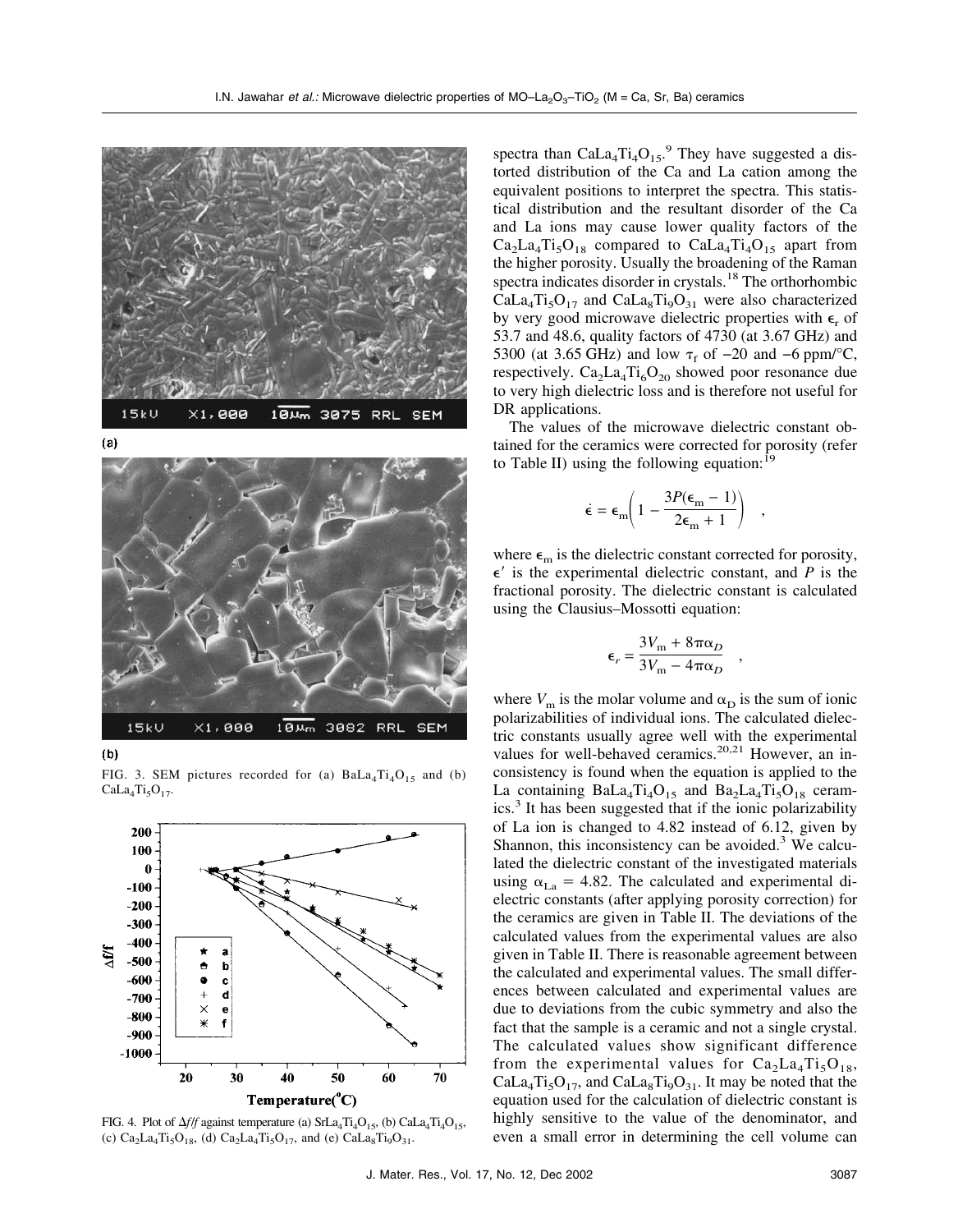| Material       | $\alpha_{\rm D}$ ( $\alpha_{\rm La}$ = 4.82) | $V_{\rm m}$ ( $\rm \AA^3$ ) | Space group | $\epsilon$ <sub>c</sub> (corrected) | Calculated $\epsilon$ . | Deviation $(\%)$ |
|----------------|----------------------------------------------|-----------------------------|-------------|-------------------------------------|-------------------------|------------------|
| $Cala4Ti4O15$  | 64.31                                        | 291.98                      | P3m         | 44.7                                | 36.74                   | 17.4             |
| $SrLa4Ti4O15$  | 65.39                                        | 295.22                      | P3m         | 45.1                                | 39.53                   | 12.4             |
| $BaLa4Ti4O15$  | 67.55                                        | 302.48                      | $P\bar{3}m$ | 49.1                                | 44.45                   | 9.5              |
| $Ca2La4Ti5O18$ | 76.43                                        | 349.5                       | $R\bar{3}m$ | 49.3                                | 33.71                   | 31.6             |
| $CaLa4Ti5O17$  | 72.34                                        | 336.43                      | $\cdots$    | 55.2                                | 28.2                    | 48.9             |
| $CaLasTi0O31$  | 131.48                                       | 613.47                      | $\cdots$    | 54.9                                | 27.34                   | 50.0             |

TABLE II. Comparison of values of experimental and calculated dielectric constants.



FIG. 5. Variation of  $\epsilon_r$  and  $\tau_f$  with average ionic radius of A site ion for  $MLa_4Ti_4O_{15}$ .

significantly affect the calculated value of dielectric constant. Figure 5 shows the variation of the porositycorrected dielectric constant and temperature coefficient of resonant frequency with average ionic radius of the A site ions for the MLa<sub>4</sub>Ti<sub>4</sub>O<sub>15</sub> (M = Ca, Sr, Ba) system. The dielectric constant of the materials in the system increases with the average ionic radius of the A site ions.

We investigated phase formation within the compositions  $SrO-2RE<sub>2</sub>O<sub>3</sub> - 4TiO<sub>2</sub>$  (RE = Sm, Nd, Pr, and Gd). The mixed oxide powders are calcined in the range 1350–1500 °C for 4 to 8 h and sintered at 1625–1650 °C for 4 h. No cation-deficient hexagonal phases analogous to  $SrLa<sub>4</sub>Ti<sub>4</sub>O<sub>15</sub>$  compounds were found. The compositions show a multiphase appearance and mostly contain the  $RE_2Ti_2O_7$  pyrochlores. The ceramics show good microwave dielectric properties except  $SrO-2Gd<sub>2</sub>O<sub>3</sub>$ -TiO<sub>2</sub> ceramics, which have poor resonance due to high dielectric loss. The phase formation within the investigated compositions was found to be sensitive to the preparation conditions, and different batches of the ceramics show variation in microwave dielectric properties.

Among the investigated cation-deficient hexagonal perovskites, only  $Ca_2La_4Ti_5O_{18}$  showed a positive value of  $\tau_f$  (+6 ppm/°C). The investigated ceramics showed dielectric constant in the range  $42-54$  and high  $Q \times f$  in the range 16,222–50,215 GHz with a low temperature coefficient of resonant frequency in the range +6 to −25 ppm/°C. The investigated ceramics are potential candidates for practical applications. These high dielectric constant materials with high  $Q \times f$  up to 50,215 GHz are suitable for applications where narrow bandwidth and extremely low insertion loss is necessary, especially at frequencies around 1.9 GHz.

### **IV. CONCLUSION**

Cation-deficient hexagonal perovskites  $CaLa<sub>4</sub>Ti<sub>4</sub>O<sub>15</sub>$ ,  $SrLa_4Ti_4O_{15}$ ,  $BaLa_4Ti_4O_{15}$ , and  $Ca_2La_4Ti_5O_{18}$  and the orthorhombic phases  $CaLa<sub>4</sub>Ti<sub>5</sub>O<sub>17</sub>$  and  $CaLa<sub>8</sub>Ti<sub>9</sub>O<sub>31</sub>$ were prepared through the solid-state ceramic route. The phases and structure of the ceramics were analyzed through XRD and SEM. The microwave dielectric properties of the ceramics were studied. The ceramics showed high  $\epsilon_r$  in the range 42–54, high quality factors with  $Q \times f$ in the range  $16,222-50,215$  GHz, and low  $\tau_f$  in the range of −25 and +6 ppm/°C. Their high dielectric constants and high quality factors of  $Q \times f$  up to 50,215 GHz with low temperature coefficients of resonant frequency make them suitable for applications where narrow bandwidth and extremely low insertion loss are necessary, especially at frequencies around 1.9 GHz.

# **ACKNOWLEDGMENT**

I.N. Jawahar is grateful to the Council of Scientific and Industrial Research (CSIR), Government of India, New Delhi, for the Senior Research Fellowship.

#### **REFERENCES**

- 1. W. Wersing, Current Opinion in Solid State Mater. Sci. **1,** 715 (1996).
- 2. H. Sreemoolanadhan, M.T. Sebastian, and P. Mohanan, Mater. Res. Bull. **30,** 653 (1995).
- 3. C. Veneis, P.K. Davies, T. Negas, and S. Bell, Mater. Res. Bull. **31,** 431 (1996).
- 4. S. Kamba, J. Petzelt, E. Buixaderas, D. Haubrich, P. Vanek, P. Kuzel, I.N. Jawahar, M.T. Sebastian, and P. Mohanan, J. Appl. Phys. **89,** 3900 (2001).
- 5. R. Ratheesh, H. Sreemoolanadhan, and M.T. Sebastian, *J. Solid. State. Chem.* **2,** 131 (1997).
- 6. R. Ratheesh, M.T. Sebastian, P. Mohanan, J. Harnett, R.E. Woode, and D.G. Blair, Mater. Lett. **45,** 279 (2000).
- 7. V.A. Saltikova, O.V. Melnikova, N.V. Leonova, and N.F. Fedorov, Russ. J. Inorg. Chem. **30,** 105 (1985).